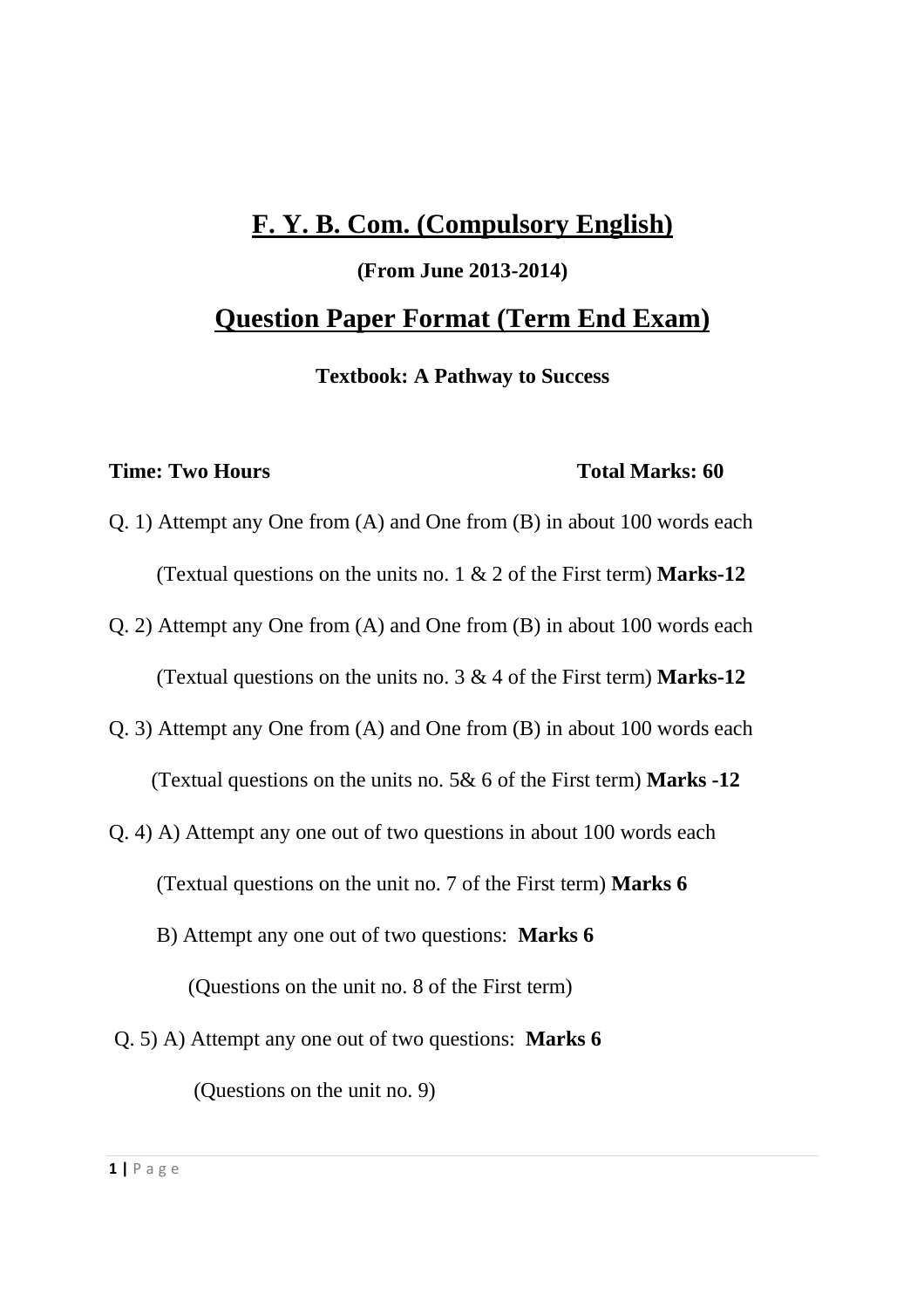B) Questions based on Vocabulary-

i) Meanings of words- any three out of five- **Marks 3** 

 ii) Synonyms and antonyms- any three out of five- **Marks 3**  (Questions should be based on the glossary provided at the end of each unit of the prescribed textbook)

## **Question Paper Format (Annual Exam)**

### **Time: Three Hours Total Marks: 80**

Q. 1) Attempt any One from (A) and One from (B) in about 150 words each (Textual questions on the units no. 1 to 4 of the **first term) Marks 16** 

- Q. 2) Attempt any One from (A) and One from (B) in about 150 words each (Textual questions on the units no. 5 to 9 of the **first term) Marks 16**
- Q. 3) Attempt any One from (A) and One from (B) in about 150 words each (Textual questions on the unit no. 1 to 3 of the **second term**) **Marks 16**
- Q. 4) Attempt any One from (A) and One from (B) in about 150 words each (Textual questions on the unit no. 4 to 7 of the **second term**) **Marks 16**
- Q.5) A) Attempt any one out of the two given questions: **Marks 8**

(Questions based on unit no.8)

 B) Attempt any one out of the two given questions: **Marks 8**  (Questions based on Resume Writing and Email)

**2 |** P a g e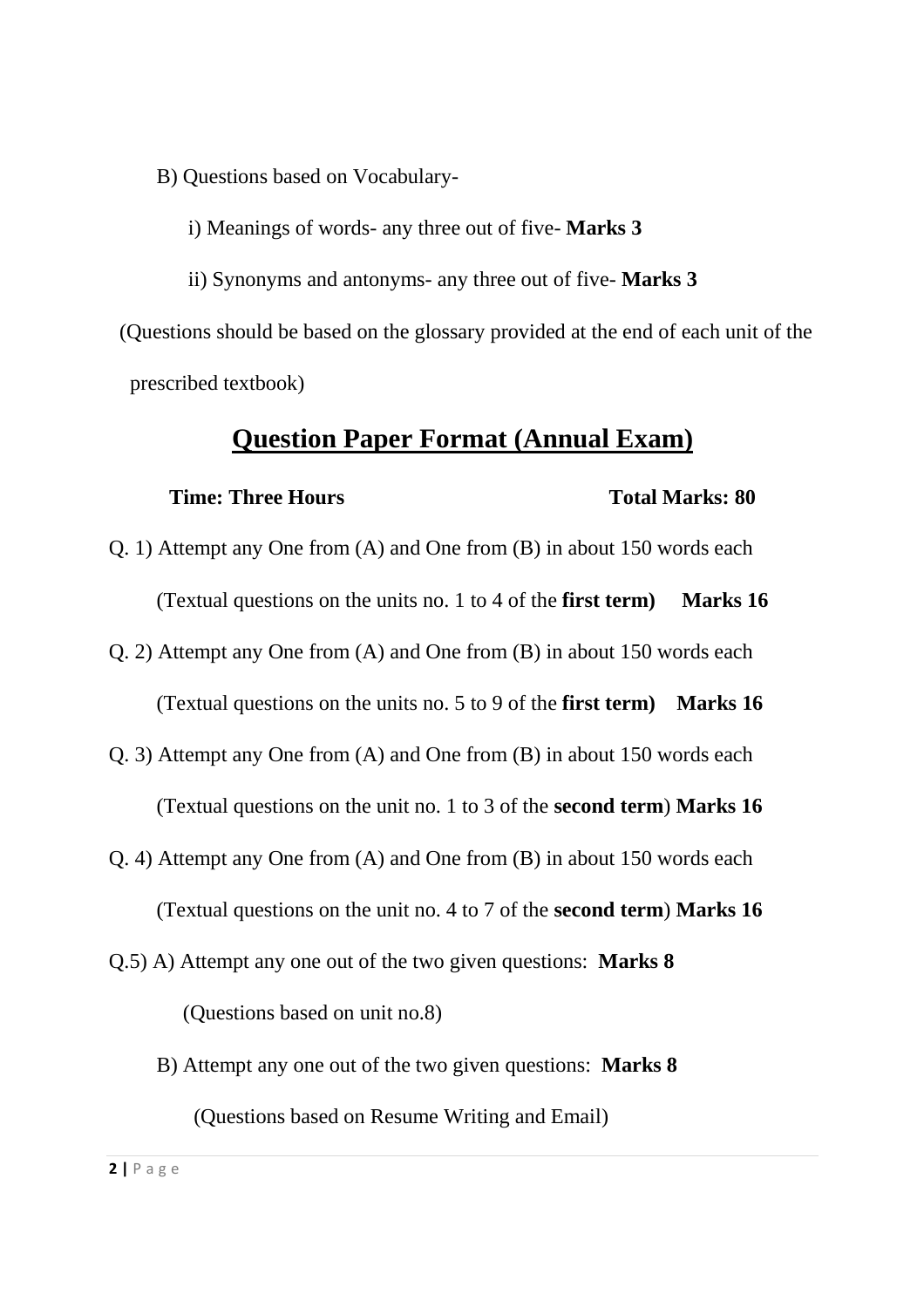## **(There will be no oral for Compulsory English)**

# **F. Y. B. Com. Additional English**

# **Question Paper Format (Term End Exam)**

## **Textbook: Gems of English Prose and Poetry**

| <b>Time: Two Hours</b>                                                         | <b>Total Marks: 60</b> |
|--------------------------------------------------------------------------------|------------------------|
| Q. 1) Attempt any One from (A) and One from (B) in about 100 words each        |                        |
| (Textual questions on the unit no. I)                                          | <b>Marks</b> 12        |
| $Q. 2$ ) Attempt any One from $(A)$ and One from $(B)$ in about 100 words each |                        |
| (Textual questions on the unit no. II)                                         | <b>Marks 12</b>        |
| Q. 3) Attempt any One from $(A)$ and One from $(B)$ in about 100 words each    |                        |
| (Textual questions on the unit no. III)                                        | Marks 12               |
| $Q. 4$ ) Attempt any One from $(A)$ and One from $(B)$ in about 100 words each |                        |
| (Textual questions on the unit no. IV)                                         | <b>Marks</b> 12        |
| Q. 5) Attempt any One from $(A)$ and One from $(B)$ in about 100 words each    |                        |
| A) (Textual questions on the unit no. V)                                       | <b>Marks 12</b>        |
| B) Questions based on Vocabulary-                                              |                        |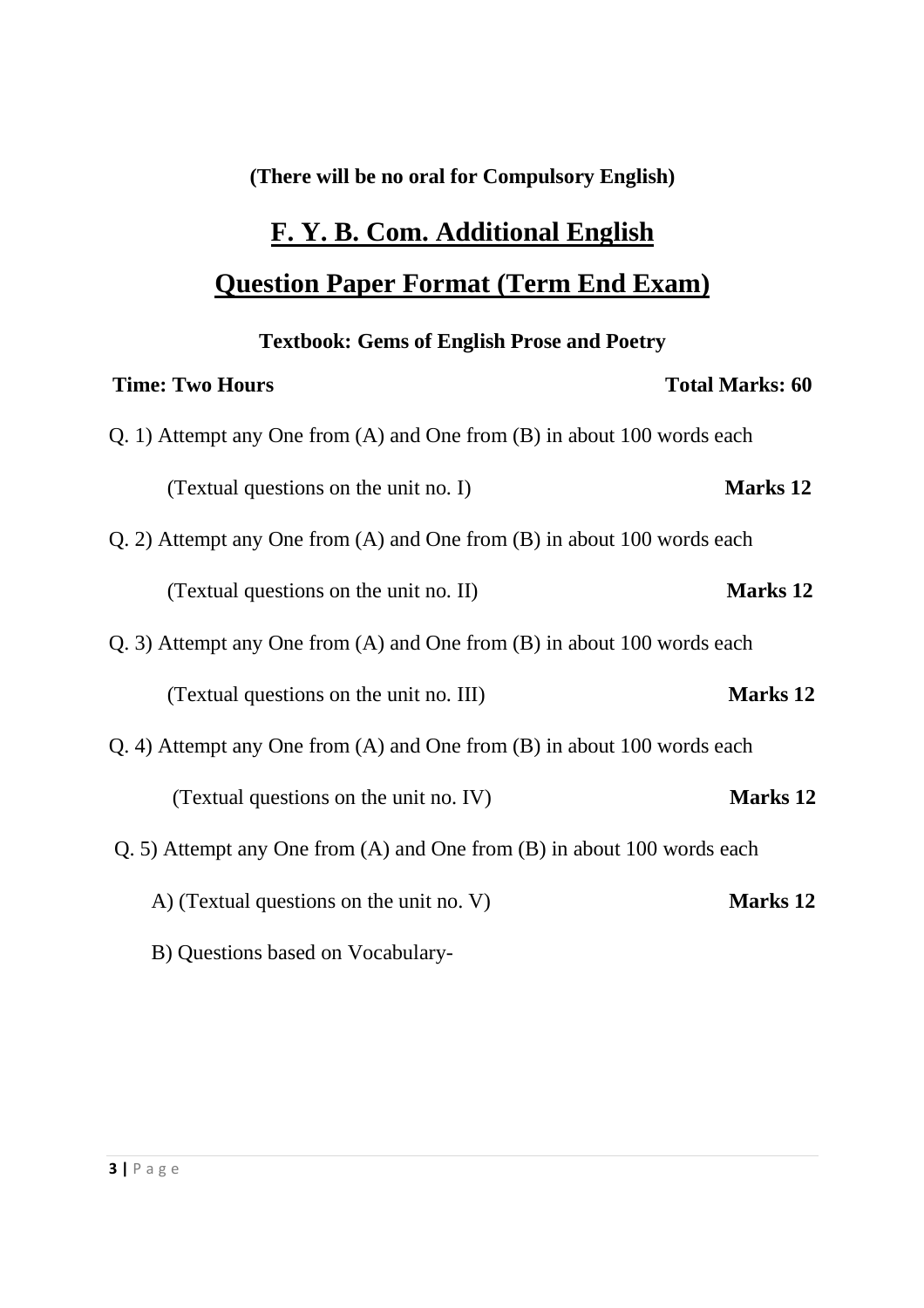# **Question Paper Format (Annual Exam)**

### **Time: Two Hours Total Marks: 60**

| Q. 1) Attempt any One from (A) and One from (B) in about 100 words each        |                 |
|--------------------------------------------------------------------------------|-----------------|
| (Textual questions on the unit no. I, II & III of the first term) Marks-12     |                 |
| Q. 2) Attempt any One from $(A)$ and One from $(B)$ in about 100 words each    |                 |
| (Textual questions on the unit no. IV $&$ V of the first term) Marks 12        |                 |
| Q. 3) Attempt any One from $(A)$ and one from $(B)$ in about 100 words each    |                 |
| (Textual questions on the unit no. VI $&$ VII)                                 | <b>Marks</b> 12 |
| $Q. 4$ ) Attempt any One from $(A)$ and one from $(B)$ in about 100 words each |                 |
| (Textual questions on the unit no. VIII $& IX$ )                               | <b>Marks</b> 12 |
| Q. 5) Attempt any One from $(A)$ and one from $(B)$ in about 100 words each    |                 |
| A) (Textual questions on the unit no. $X$ )                                    | <b>Marks</b> 12 |
| B) Questions based on Vocabulary-                                              |                 |

## **(There will be oral for Additional English only)**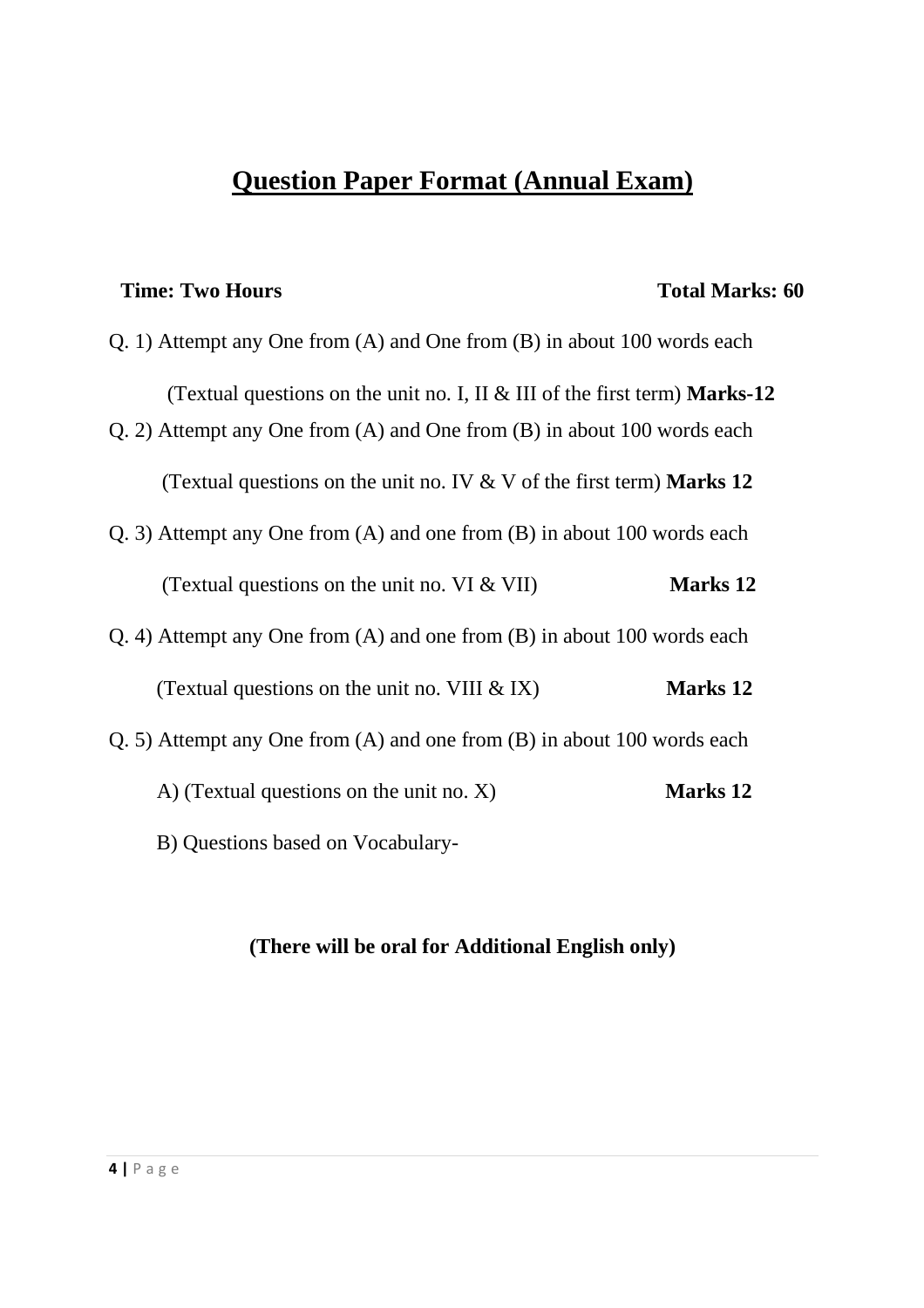# **F. Y. B. A (General English-G-1)**

# **Question Paper Pattern-(Term End Exam)**

# **Text: Interface: English literature and language**

| <b>Time: Two Hours</b>                                                        | <b>Total Marks: 60</b> |  |
|-------------------------------------------------------------------------------|------------------------|--|
| Q. 1) Attempt any two out of the four questions in about 100 words each       |                        |  |
| (Questions on Prose Pieces only)                                              | Marks 12               |  |
| Q. 2) Attempt any two out of the four questions in about 100 words each       |                        |  |
| (Questions on Short Stories for the first term)                               | Marks 12               |  |
| Q. 3) Attempt any two out of the four questions in about 100 words each       |                        |  |
| (Questions on Poetry for the first term)                                      | <b>Marks 12</b>        |  |
| $(Q. 4)$ A) Explain with reference to context (Any 2 out of 4)                |                        |  |
| (Questions on Poetry for the first term)                                      | Marks 06               |  |
| B) Identify and explain the figures of speech/poetic devices in the following |                        |  |
| (Any 2 out of 4)                                                              |                        |  |
| (Questions on Poetry for the first term)                                      | Marks 06               |  |
| $Q.5)$ Write short notes: (any 4 out of 6)                                    | <b>Marks</b> 12        |  |
| (Questions on topics from Language Studies-I)                                 |                        |  |
|                                                                               |                        |  |

## **Total Marks: 60 (To be converted into 20 marks)**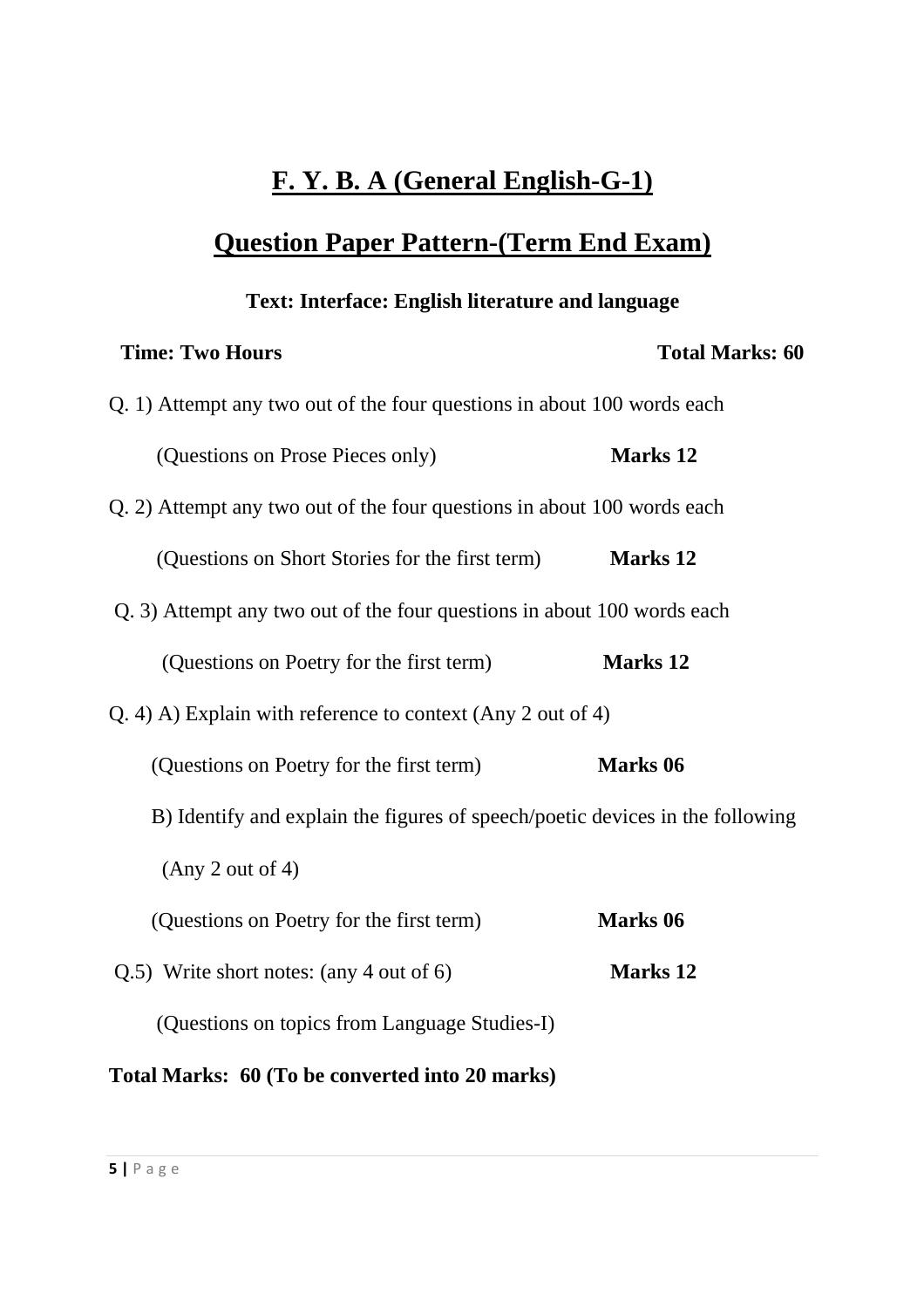# **Question Paper Pattern (Annual Exam)**

**Time: Three Hours Total Marks: 80** 

| Q. 1) Attempt any three out of the five given questions in about 70 words each    |                 |  |  |
|-----------------------------------------------------------------------------------|-----------------|--|--|
| (Questions on Prose Pieces and Short Stories for 1st term)                        | Marks-12        |  |  |
| Q. 2) A) Attempt any three out of the five given questions in about 70 words each |                 |  |  |
| (Questions on Poetry prescribed for 1st term)                                     | Marks-12        |  |  |
| B) Attempt any 2 out of the 4 given questions:                                    |                 |  |  |
| (Questions on Language Studies topics for 1st term)                               | Marks 06        |  |  |
| Q. 3) Attempt any two out of the four given questions in about 100 words each:    |                 |  |  |
| (Questions on Short Stories for the 2nd term)                                     | <b>Marks 12</b> |  |  |
| Q. 4) Attempt any two out of the four given questions in about 100 words each:    |                 |  |  |
| (Questions on Poetry for the 2nd term)                                            | <b>Marks 12</b> |  |  |
| Q. 5) Attempt any two out of the four given questions in about 100 words each:    |                 |  |  |
| (Questions on One Act Plays for the 2nd term)                                     | <b>Marks</b> 12 |  |  |
| Q. 6) A) Write short notes on any one of the following in about 50 words each: 04 |                 |  |  |
| (Questions on Aspects of language and Branches of Linguistics in $2nd$ term)      |                 |  |  |
| B) Application-based objective questions: Marks -10                               |                 |  |  |
| (Modelled on Exercises given at the end of Introduction to Sounds of              |                 |  |  |
| English on page-173 and 174 of the textbook                                       |                 |  |  |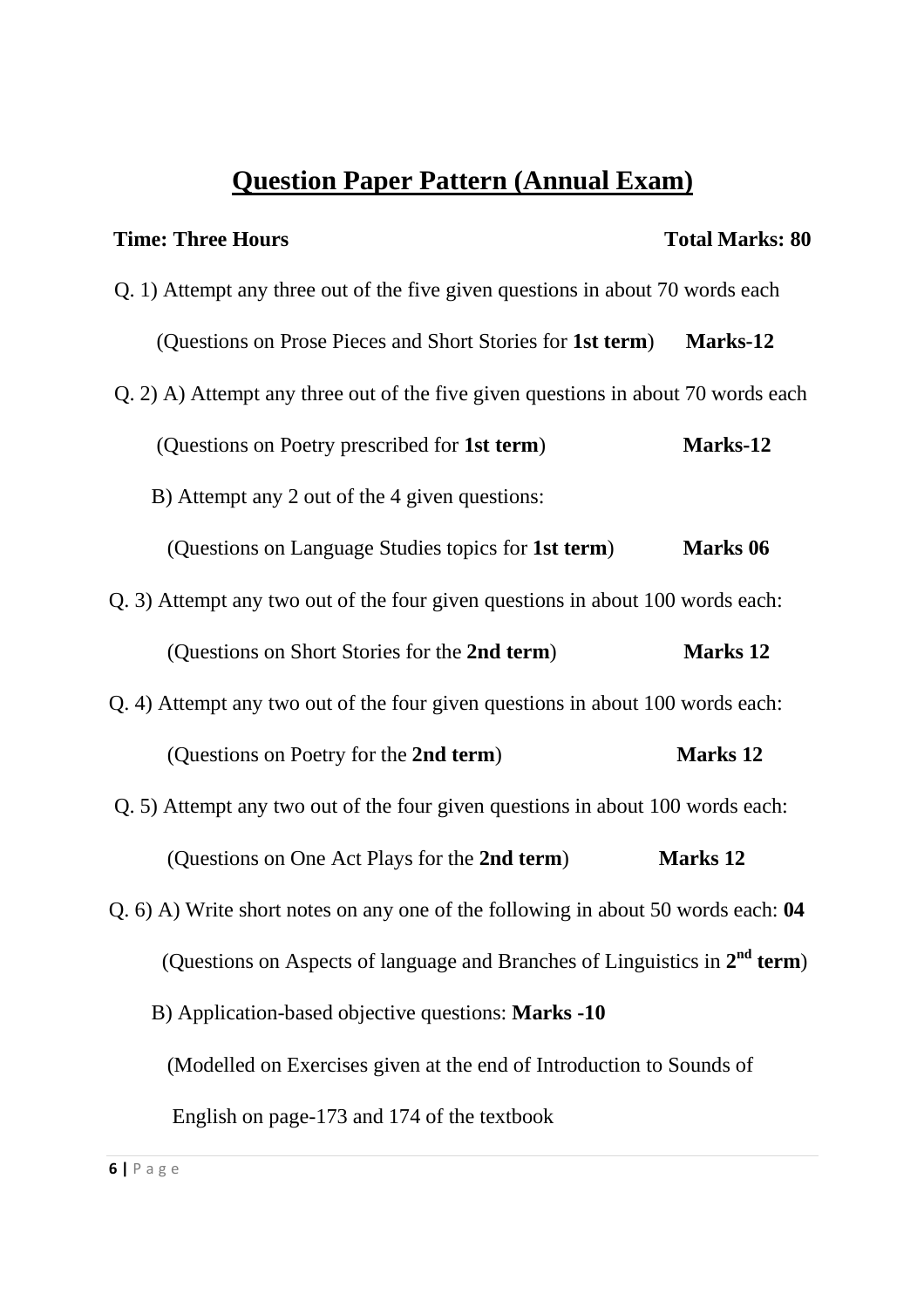# **F. Y. B. A (Compulsory English) Question Paper Pattern-(Term End Exam)**

# **Text: Visionary Gleam**

# **Time: Two Hours Total Marks: 60** Q. 1) Attempt any one from (A) and one from (B) in about 100 words each (Questions on Prose: 01 and 02) **Marks 12**  Q. 2) Attempt any one from (A) and one from (B) in about 100 words each (Questions on Prose: 03 and 04) **Marks 12**  Q. 3) Attempt any one from (A) and one from (B) in about 100 words each (Questions on Poetry: 9, 10, 11.) **Marks 12**  Q. 4) Objective Questions on Grammar (Do as directed/Fill in the blanks/ Correct the following etc.) **Marks 12**  (Questions on Grammar topics: 1, 2, 3 only) Q.5) Practical Questions on Communication Skills: 1, 2, 3, 4, 5 **Marks 12**

Total Marks: 60 (To be converted into 20 marks)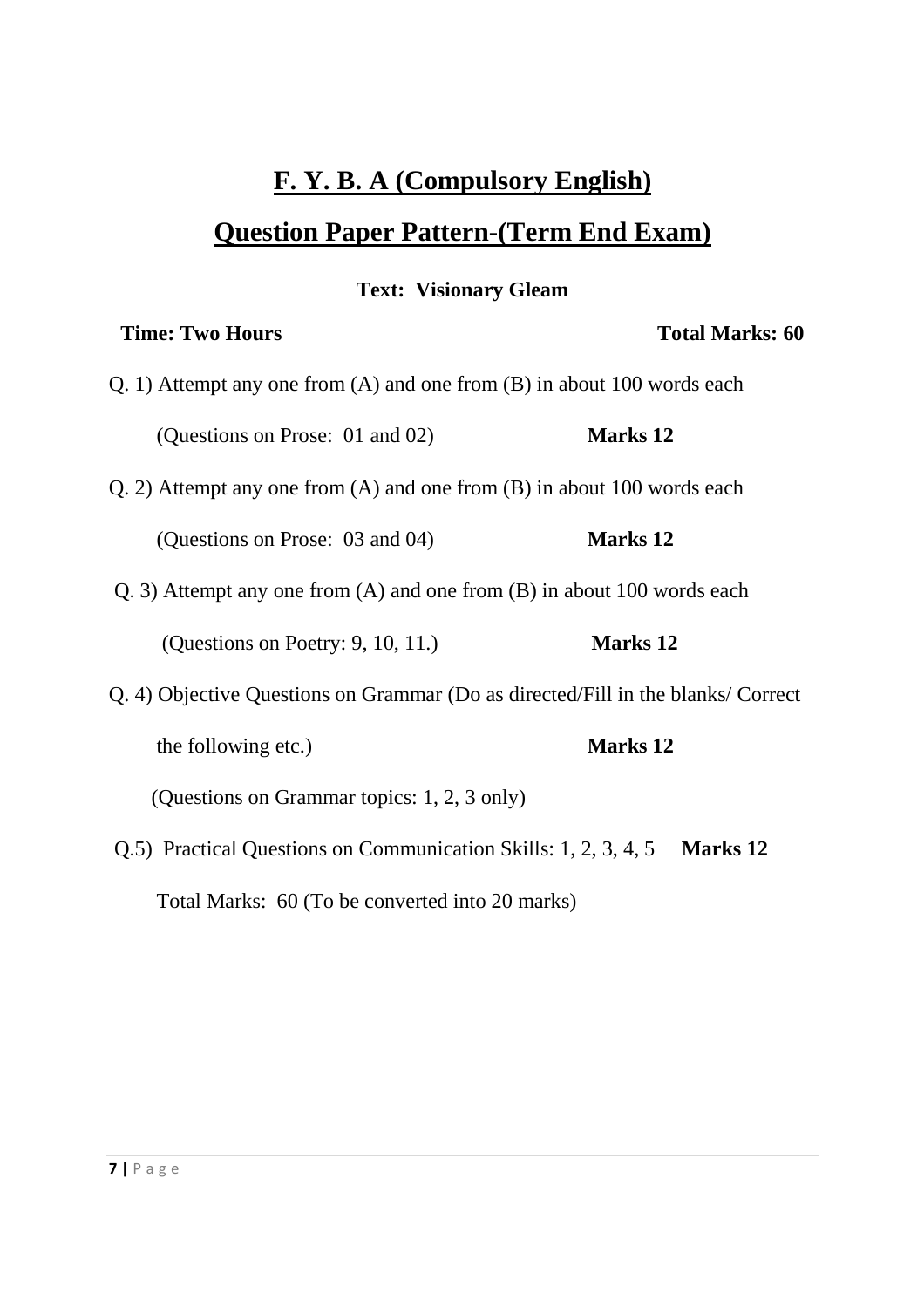## **Question Paper Format (Annual Exam)**

### **Time: Three Hours Total Marks: 80**

- Q. 1) Attempt any One from (A) and One from (B) in about 150 words each (Questions on Prose: 1, 2, 3, 4 from **1st term**) **Marks 16**
- Q. 2) Attempt any One from (A) and One from (B) in about 150 words each (Questions on Poetry: 9, 10, 11 from **1st term**) **Marks 16**
- Q. 3) Attempt any One from (A) and One from (B) in about 150 words each (Questions on Prose: 5, 6, 7, 8 from the **2nd term**) **Marks 16**
- Q. 4) Attempt any One from (A) and One from (B) in about 150 words each (Questions on Poetry: 12, 13, 14 from the **2nd term**) **Marks 16**
- Q. 5) A) Objective Questions on Grammar (Do as directed/Fill in the blanks/ correct the following etc.) : **Marks 08**

(Questions on Grammar topics: 4 and 5 from the **2nd term**)

B) Practical Questions on Communication Skills

(Questions on: 6, 7, 8, 9, 10 from the **2nd term) Marks 08**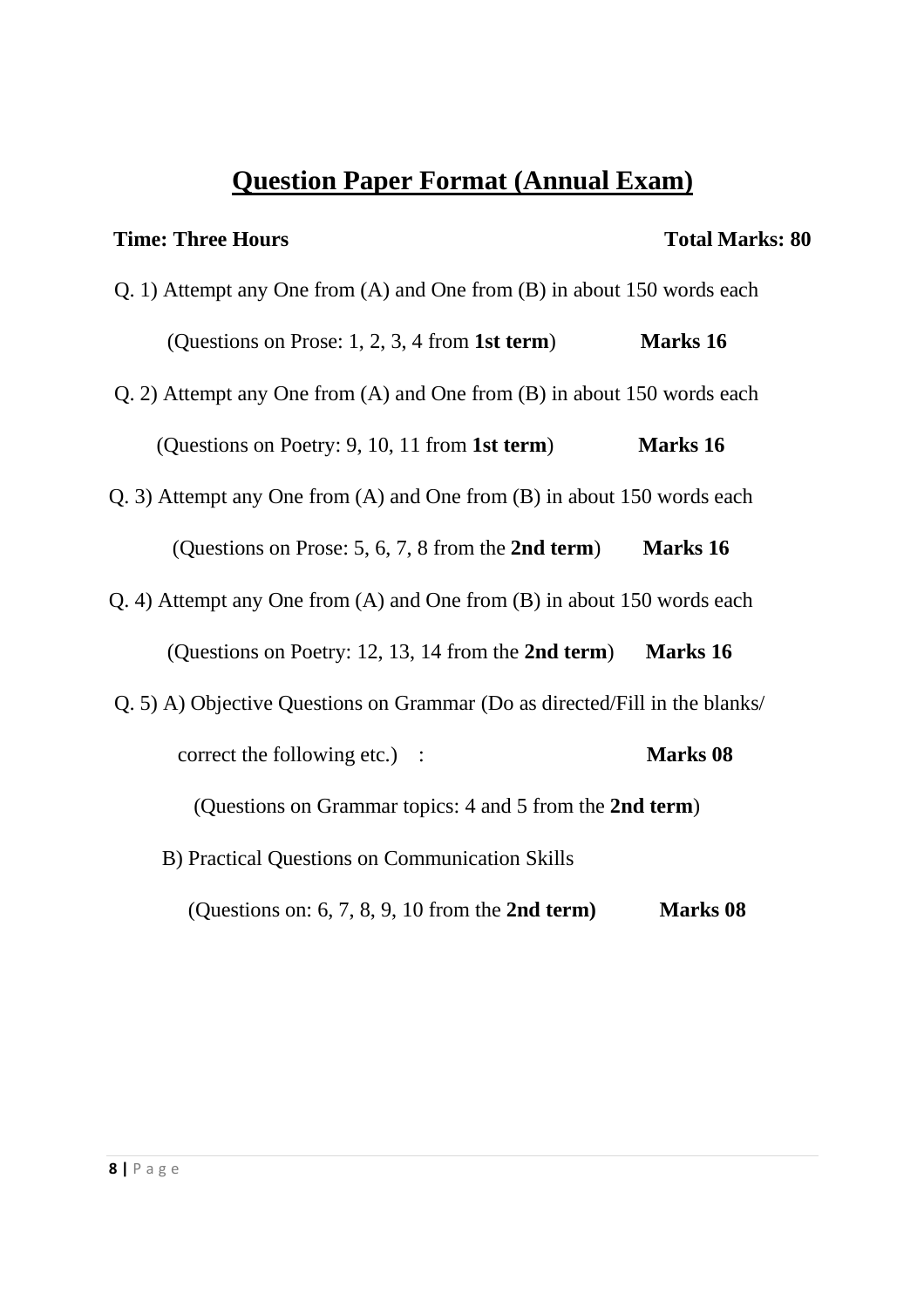# **M. A. English Part I (June 2013-2014) Paper 1.1: English Literature from 1550 to1798 Question Paper Format (Semester-I)**

### **Time: 2 Hours** Marks: 50

Q. 1) Long answer questions on the background and features of literary schools/movements and/or comparison of the schools/movements/ prescribed writers/poets

(Any one out of three in 150 words)- **Marks 10** 

- Q.2) Long answer questions on *The Spanish Tragedy* (Any one out of three in 150 words)- **Marks 10**
- Q.3) Long answer questions on *King Lear*

(Any one out of three in 150 words)- **Marks 10** 

- Q.4) Short notes on the prescribed poems of Sidney and Spenser (Any two out of four in 100 words each)- **Marks 10**
- Q.5) Short notes on the prescribed poems of Herrick, Donne & Marvell (The nature of questions may be comparative- for example comparing the metaphysical elements in the prescribed poems of Donne, Marvell and Herrick)

(Any two out of four in 100 words each): **Marks 10**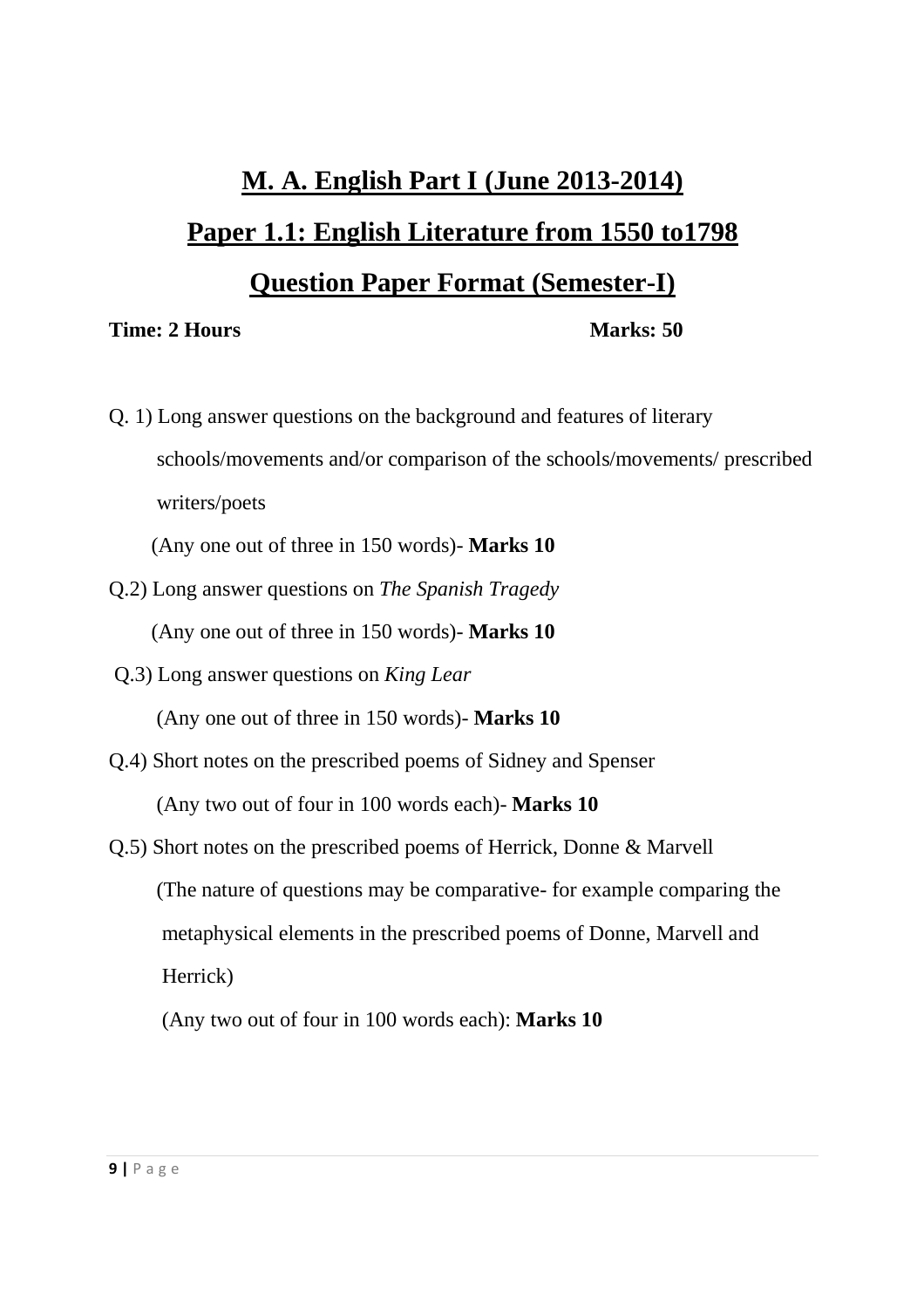# **Question Paper Format (Semester II)**

### **Time: 2 Hours Marks: 50**

Q. 1) Long answer questions on the background and features of literary schools/movements and/or comparison of the schools/movements/ prescribed writers/poets

(Any one out of three in 150 words)- **Marks 10** 

- Q.2) Long answer questions on *The Duchess of Malfi* (Any one out of three in 150 words)- **Marks 10**
- Q.3) Long answer questions on *Joseph Andrews*  (Any one out of three in 150 words)- **Marks 10**
- Q.4) Short notes on the prescribed poem of Milton

(Any two out of four in 100 words each)- **Marks 10** 

Q.5) Short notes on the prescribed poems of Dryden & Goldsmith

(Any two out of four in 100 words each)- **Marks 10**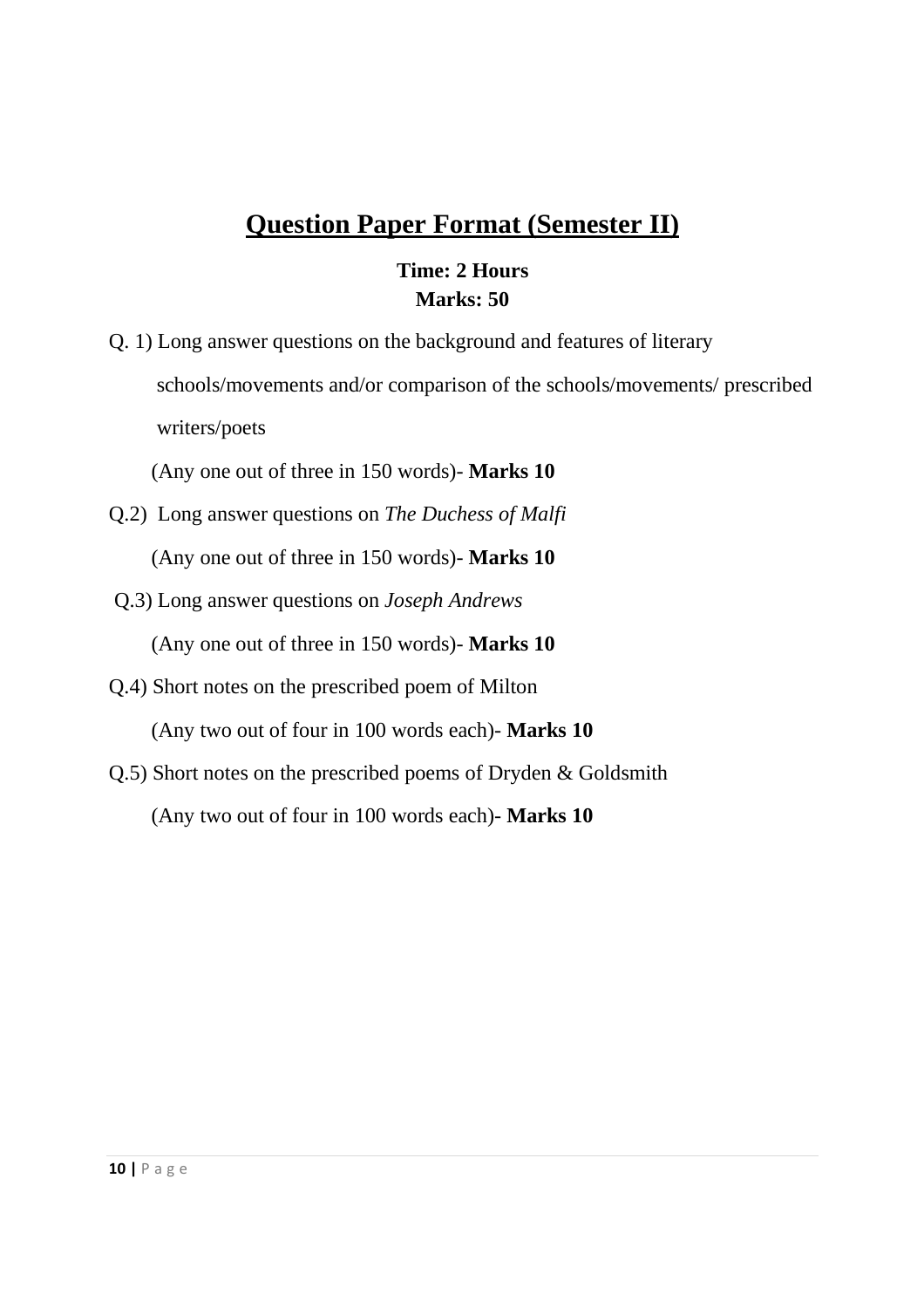# **Paper 1.2: English Literature from1798 to 2000 Question Paper Format (Semester I)**

### **Time: 2 Hours** Marks: 50

Q. 1) Long answer questions on the background and features of literary schools/movements and/or comparison of the schools/movements/ prescribed writers/poets

(Any one out of three in 150 words)- **Marks 10** 

Q.2) Long answer questions on *Emma*

(Any one out of three in 150 words)- **Marks 10** 

Q.3) Long answer questions on *A Tale of Two Cities*

(Any one out of three in 150 words)- **Marks 10** 

- Q.4) Short notes on the prescribed poems of Wordsworth & Coleridge (Any two out of four in 100 words)- **Marks 10**
- Q.5) Short notes on the prescribed poems of Shelley & Keats (Any two out of four in 100 words each)- **Marks 10**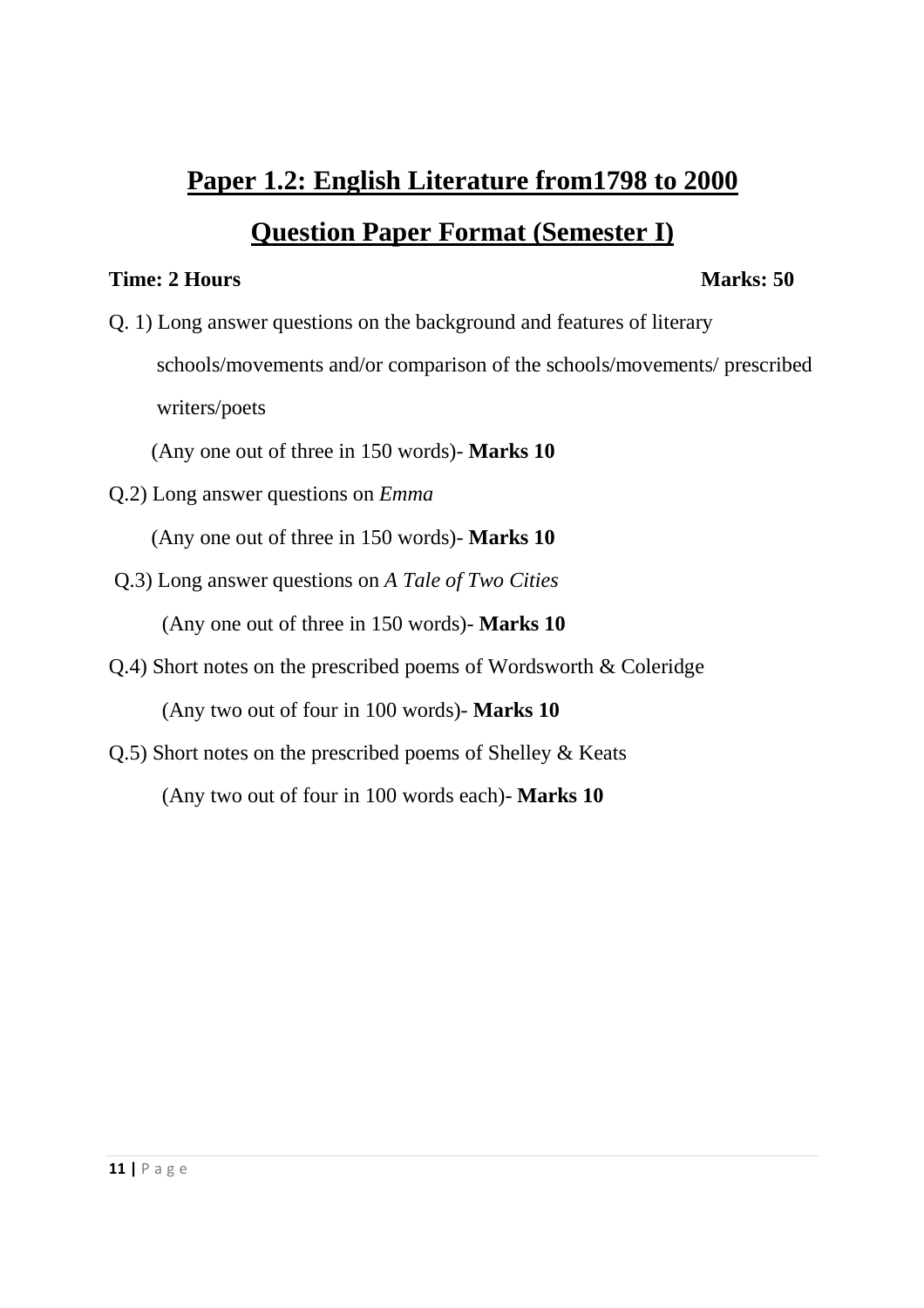# **Question Paper Format (Semester II)**

### **Time: 2 Hours Marks: 50**

Q. 1) Long answer questions on the background and features of literary schools/movements and/or comparison of the schools/movements/ prescribed writers/poets

(Any one out of three in 150 words)- **Marks 10** 

Q.2) Long answer questions on *Waiting for Godot*

(Any one out of three in 150 words)- **Marks 10** 

Q.3) Long answer questions on *Lord of the Flies*

(Any one out of three in 150 words)- **Marks 10** 

Q.4) Short notes on the prescribed poems of Tennyson, Browning, Arnold &

Yeats

(Any two out of four in 100 words each)- **Marks 10** 

(The nature of short notes may be comparative- for example, comparing the prescribed poems of Tennyson and Browning or the elements of Victorianism in Tennyson and Arnold's prescribed poems, etc.)

Q.5) Short notes on the prescribed poems of Eliot, Thomas & Heaney

(Any two out of four in 100 words each)- **Marks 10** 

(The period of this paper contains enormous number of isms/movements/ schools so it is advisable that teachers focus on the major and decisive isms/movements like romanticism, realism, symbolism, expressionism imagism, modernism, absurdism etc.)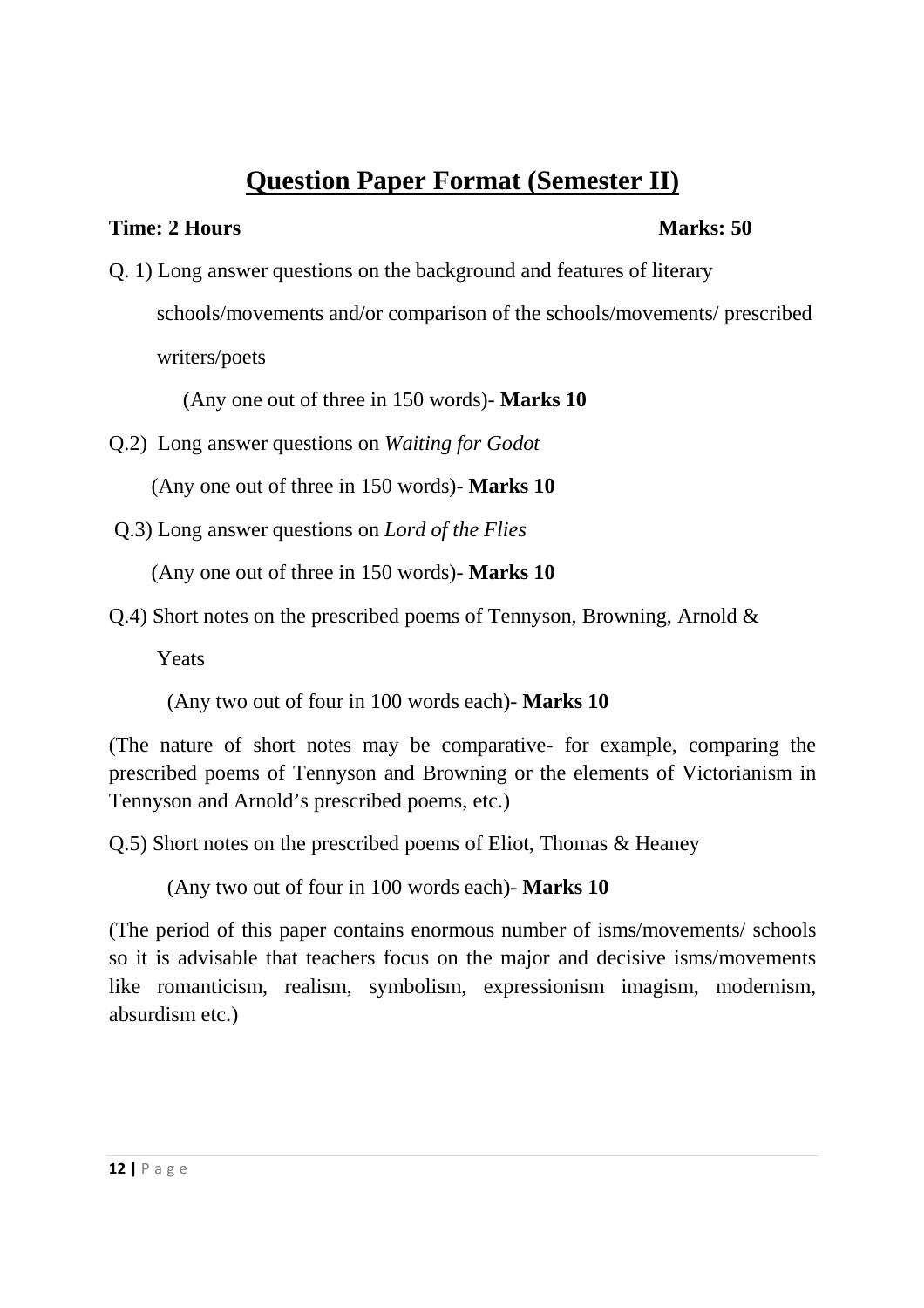# **Paper - I.3: Contemporary Studies in English Language Question Paper Format (Semester I)**

## **Time: 2 Hours Marks: 50**

| Q. 1 Short Answer questions on Contemporary Theories/Views of |                                                           |              |
|---------------------------------------------------------------|-----------------------------------------------------------|--------------|
|                                                               | <b>Language</b> $(2 \text{ out of } 4)$                   | $Marks - 10$ |
|                                                               | Q. 2 Short Answer questions on <b>Phonology</b>           |              |
|                                                               | $(2 \text{ out of } 4)$                                   | $Marks - 10$ |
|                                                               | Q. 3 Short Answer questions on Morphology                 |              |
|                                                               | $(2 \text{ out of } 4)$                                   | $Marks - 10$ |
|                                                               | Q. 4 Short Answer questions on Syntax: A Descriptive View |              |
|                                                               | $(2 \text{ out of } 4)$                                   | $Marks - 10$ |
|                                                               | Q. 5 Practical questions on all the four components above |              |
|                                                               | $(10 \text{ out of } 15)$                                 | $Marks - 10$ |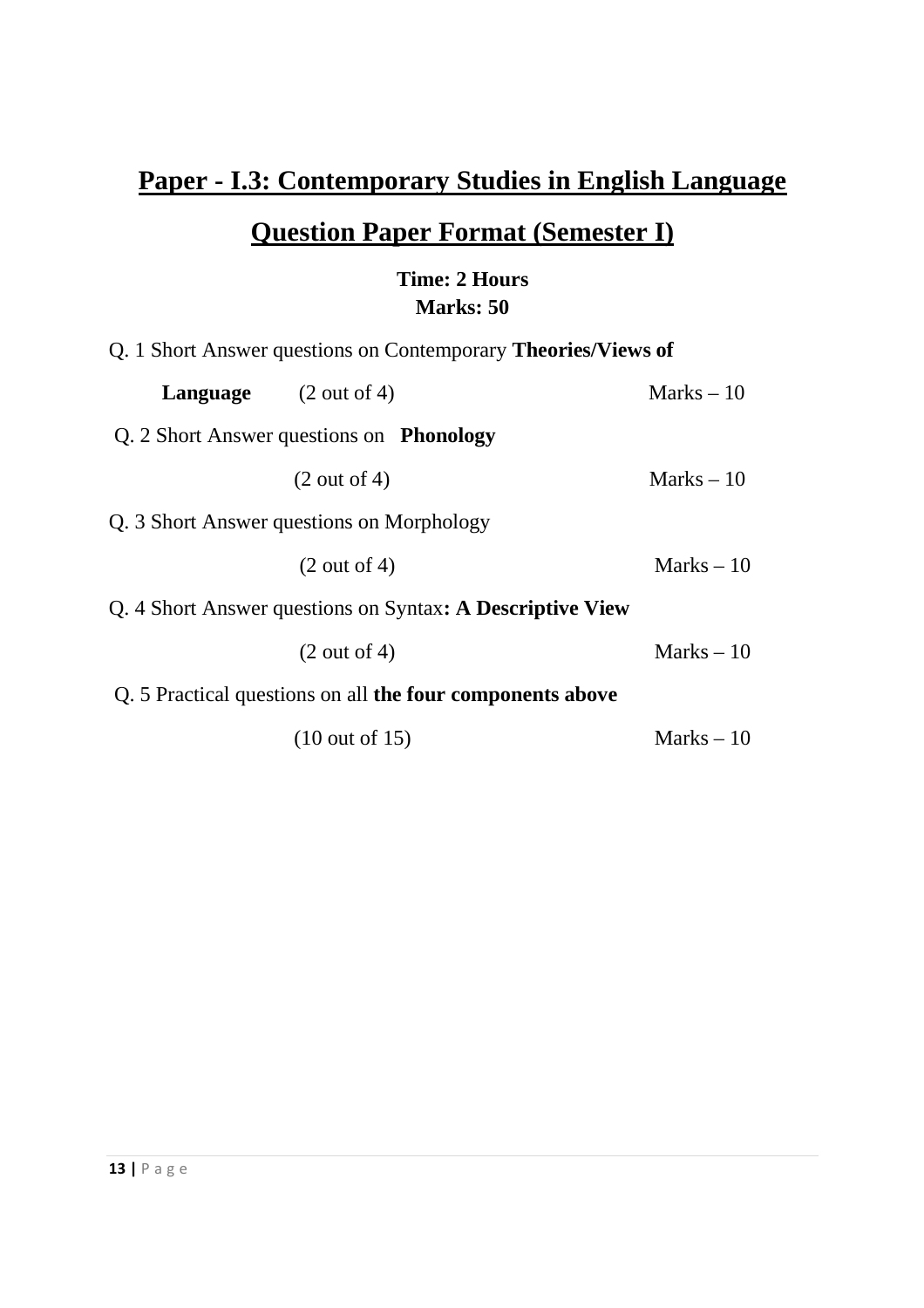# **Paper - I.3: Contemporary Studies in English Language Question Paper Format (Semester- II)**

 $(2 \text{ out of } 4)$  Marks – 10

 $(2 \text{ out of } 4)$  Marks – 10

### **Time: 2 Hours** Marks: 50

Q. 1 Short Answer questions on Sociollinguistics

Q. 2 Short Answer questions on Syntax**: Theoretical Perspectives**

Q. 3 Short Answer questions on Semantics

 $(2 \text{ out of } 4)$  Marks – 10

Q. 4 Short Answer questions on Speech **Act Theory and Discourse** 

**Analysis** (2 out of 4) Marks –  $10$ 

Q. 5 Practical questions on all **the four components** above

(10 out of 15)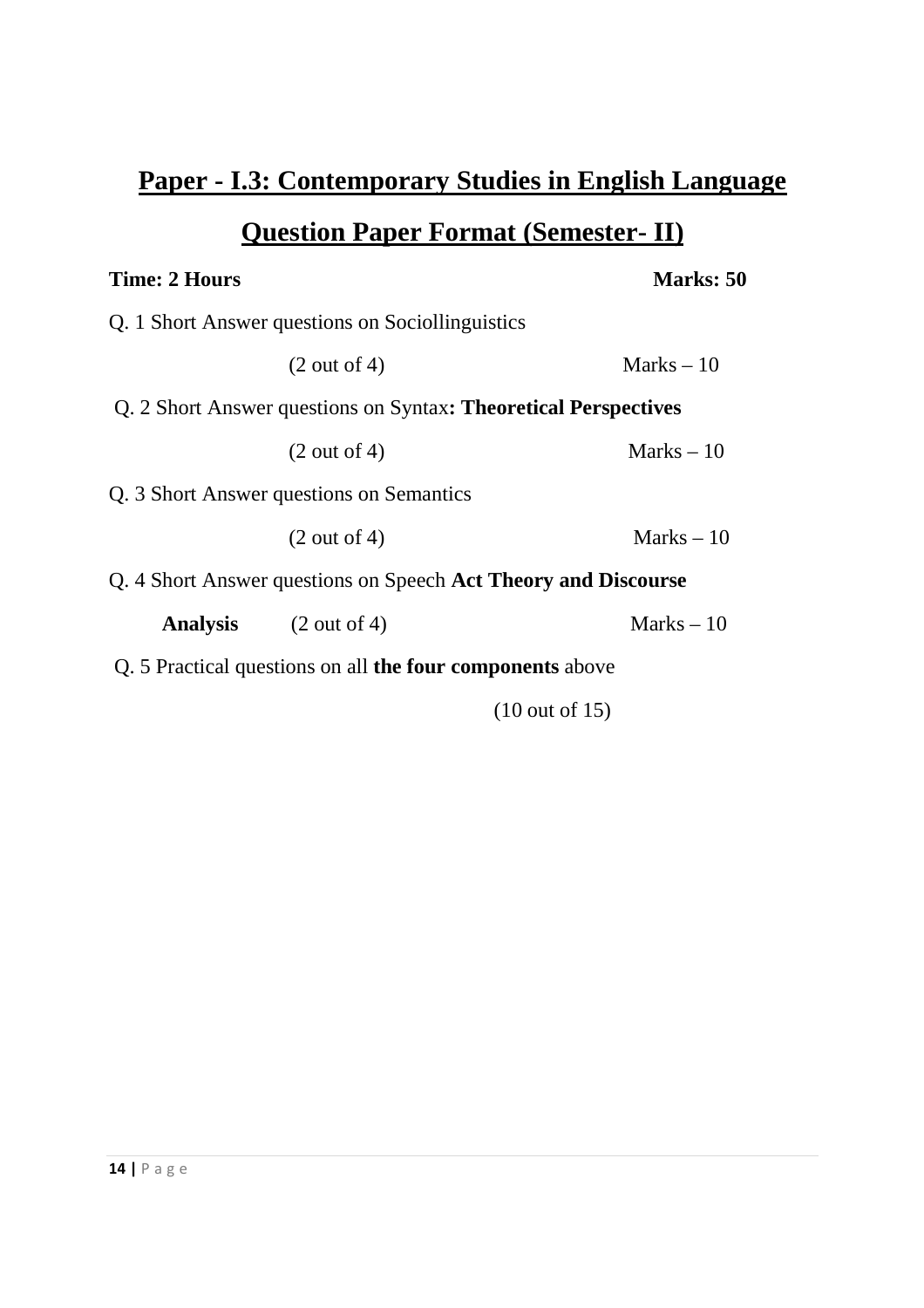# **Paper 1.4: Literary Criticism and Theory Question Paper Format (Semester I)**

### **Time: 2 Hours Marks: 50**

# Q. 1) Long answer questions on the background and tenets of critical approaches and/or on comparative study of relevant approaches, isms and critics (Any one out of three in 150 words)- **Marks 10**

Q.2) Long answer questions on the prescribed texts of Aristotle & Longinus

(The nature of questions may be comparative)

(Any one out of three in 150 words)- **Marks 10** 

Q.3) Long answer questions on the prescribed texts of Corneille & Johnson

(The nature of questions may be comparative- for example comparing the

neoclassical approaches of Corneill and Johnson)

(Any one out of three in 150 words)- **Marks 10** 

Q.4) A) Short note on the prescribed text of Wordsworth

(Any one out of two in 100 words)- **Marks 05** 

B) Short note on the prescribed text of Arnold

(Any one out of two in 100 words)- **Marks 05** 

Q.5) A) Short note on the prescribed text of Eliot

(Any one out of two in 100 words): **Marks 05** 

B) Short note on the prescribed text of Ransom

(Any one out of two in 100 words): **Marks 05**